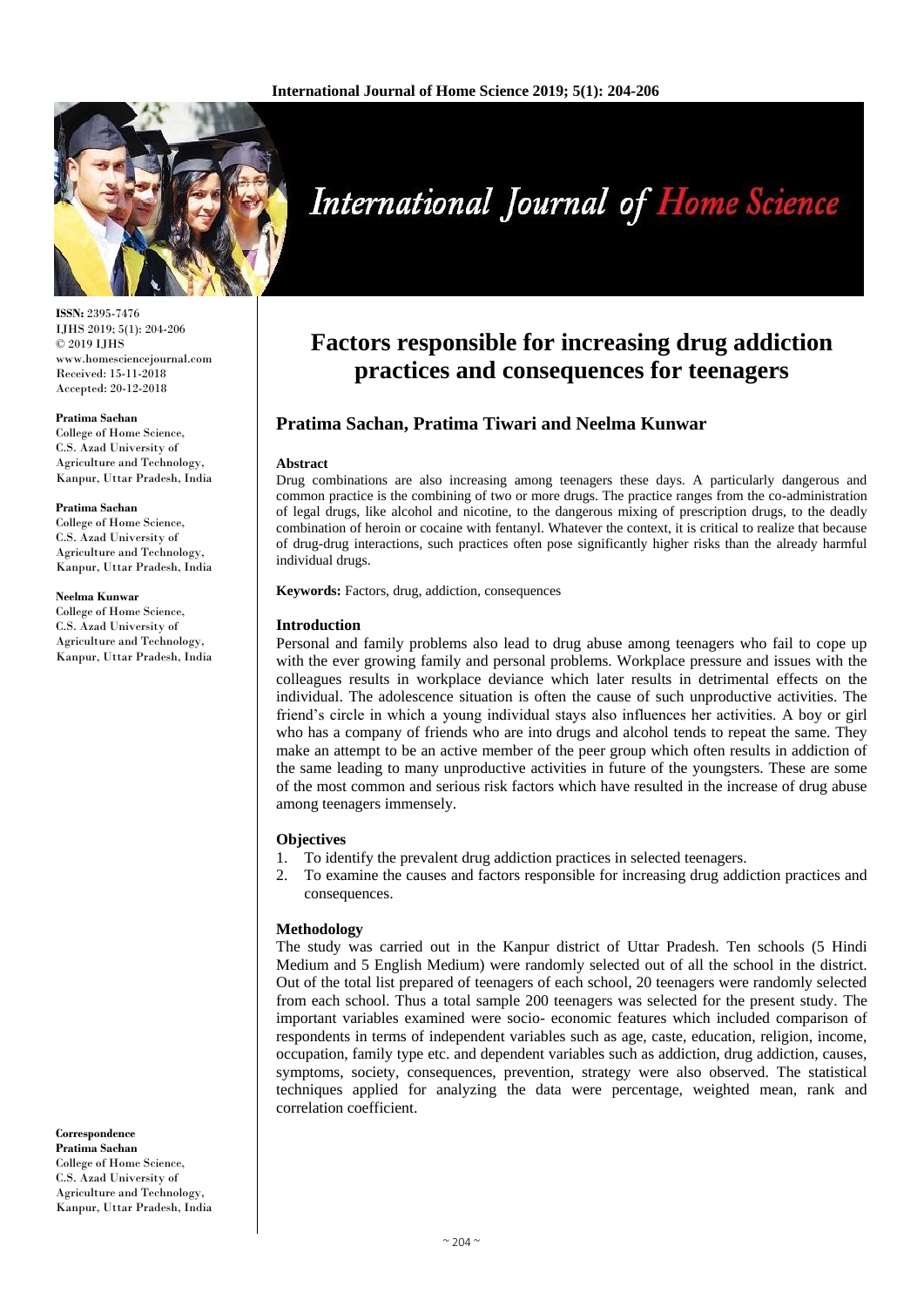#### **Results**

#### Table 1: Distribution of teenagers according to their father's occupation

N=200

| <b>Father's occupation</b> | <b>Males</b> | <b>Females</b> | <b>Total</b> |
|----------------------------|--------------|----------------|--------------|
| Government service         | 17(8.5)      | 7(3.5)         | 24(12.0)     |
| Private service            | 48(24.0)     | 25(11.5)       | 71(35.5)     |
| Agriculture                | 37(18.5)     | 15(7.5)        | 52(26.0)     |
| <b>Business</b>            | 34(17.0)     | 11(5.5)        | 45(22.5)     |
| Doctor                     | 4(2.0)       | 4(2.0)         | 8(4.0)       |
| Administrator              |              |                |              |
| Leader                     |              |                |              |
| Total                      | 140 (70.0)   | 60(30.0)       | 200(100.0)   |

(Figures in parentheses indicate the percentage of respective value)

Fathers belonging to high society do not pay much attention to their children and the children are left in the hands of maids and servants from a very small age. Sometimes the servants

are responsible for providing drugs to these teenagers in greed of money.

| Table 2: Distribution of teenagers according to the drugs causes that addiction |  |  |  |  |  |
|---------------------------------------------------------------------------------|--|--|--|--|--|
|---------------------------------------------------------------------------------|--|--|--|--|--|

| Sl. No. | <b>Drugs</b>             | <b>Yes</b> | N <sub>0</sub> | <b>Mean score</b> | Rank |
|---------|--------------------------|------------|----------------|-------------------|------|
| 1.      | Sleeping pills           | 80(40.0)   | 120(60.0)      | 1.40              | Ш    |
| 2.      | Antibiotic pills         | 30(15.0)   | 170 (85.0)     | 1.15              | v    |
| 3.      | Morphine                 | 4(2.0)     | 196 (98.0)     | 1.02              | VI   |
| 4.      | Heroin                   |            |                |                   |      |
| 5.      | Cocaine                  |            |                |                   |      |
| 6.      | Opiate                   |            |                |                   |      |
| 7.      | Psychological medication | 128 (64.0) | 72(36.0)       | 1.64              |      |
| 8.      | Ganja                    | 50(25.0)   | 150 (75.0)     | 1.25              | IV   |
| 9.      | Tobacco                  | 120(60.0)  | 80 (40.0)      | 1.60              | Н    |
| 10.     | Hashish                  | 4(2.0)     | 196 (98.0)     | 1.02              | VI   |
| 11.     | Ketamine                 | 4(2.0)     | 196 (98.0)     | 1.02              | VI   |

(Figures in parenthesis indicate the percentage of respective value)

Heroin is one of the most addictive drugs that can be abused and the effects of heroin abuse are incredibly destructive.

Many teenagers who are addicted to heroin may not be aware of the damage that heroin is doing to their life.

**Table 3:** Distribution of teenagers according to the factors responsible for drug addiction

| Sl. No. | <b>Factors</b>                                   | Yes        | N <sub>0</sub> | <b>Mean score</b> | Rank         |
|---------|--------------------------------------------------|------------|----------------|-------------------|--------------|
| 1.      | <b>Influential Risk factors</b>                  |            |                |                   |              |
|         | Peer pressure<br>(a)                             | 138 (69.0) | 62(31.0)       | 1.69              | I            |
|         | Genetics<br>(b)                                  | 101(50.5)  | 99 (49.5)      | 1.51              | VI           |
|         | Family<br>(c)                                    | 113(56.5)  | 87 (43.5)      | 1.57              | IV           |
|         | Thrill seeking tendencies<br>(d)                 | 106(53.0)  | 94 (47.0)      | 1.53              | V            |
|         | <b>Stress</b><br>(e)                             | 128 (64.0) | 72(36.0)       | 1.64              | $\mathbf{I}$ |
|         | Low self-worth<br>(f)                            | 123(61.5)  | 77 (38.5)      | 1.62              | Ш            |
|         | (g) Desire for performance enhancement           | 138 (69.0) | 62(31.0)       | 1.69              | I            |
| 2.      | <b>Risk factors for adolescent</b>               |            |                |                   |              |
|         | Familial risk factors<br>(a)                     | 130(65.0)  | 70 (35.0)      | 1.65              | H            |
|         | Physical and sexual abuse<br>(b)                 | 78 (39.0)  | 122(61.0)      | 1.39              | IV           |
|         | (c) Emotional abuse                              | 110(55.0)  | 90(45.0)       | 1.55              | Ш            |
|         | Neglect<br>(d)                                   | 134 (67.0) | 66 (33.0)      | 1.67              | I            |
| 3.      | <b>Social risk factors</b>                       |            |                |                   |              |
|         | Deviant peer relationships<br>a)                 | 90(45.0)   | 110(55.0)      | 1.45              | $\mathbf{I}$ |
|         | Peer pressure and popularity<br>b)               | 99 (49.5)  | 101(50.5)      | 1.50              | I            |
|         | <b>Bulling</b><br>$\mathbf{c}$ )                 | 78 (39.0)  | 122(61.0)      | 1.39              | Ш            |
|         | Gang affiliation<br>d)                           | 78 (39.0)  | 122(61.0)      | 1.39              | Ш            |
| 4.      | <b>Individual risk factors</b>                   |            |                |                   |              |
|         | Attention deficit hyper activity disorder<br>(a) | 132 (66.0) | 68 (34.0)      | 1.66              | $\Pi$        |
|         | Depression<br>(b)                                | 120(60.0)  | 80 (40.0)      | 1.60              | IV           |
|         | Somatic disorder<br>(c)                          | 122(61.0)  | 78 (39.0)      | 1.61              | Ш            |
|         | Psychiatric disorder<br>(d)                      | 138 (69.0) | 62(31.0)       | 1.69              | I            |

(Figures in parenthesis indicate the percentage of respective value)

There are an extensive number of risk factors that may contribute to the onset of substance use among adolescents. Herein, selected risk factors for adolescent substance use are divided into three primary categories such as familial, social

and individual. Many teenagers get high from abusing substances which range from diverted prescription drugs to street drugs to inhalants to alcohol. Some of these teens will go on to a life of addiction, abusing increasingly dangerous